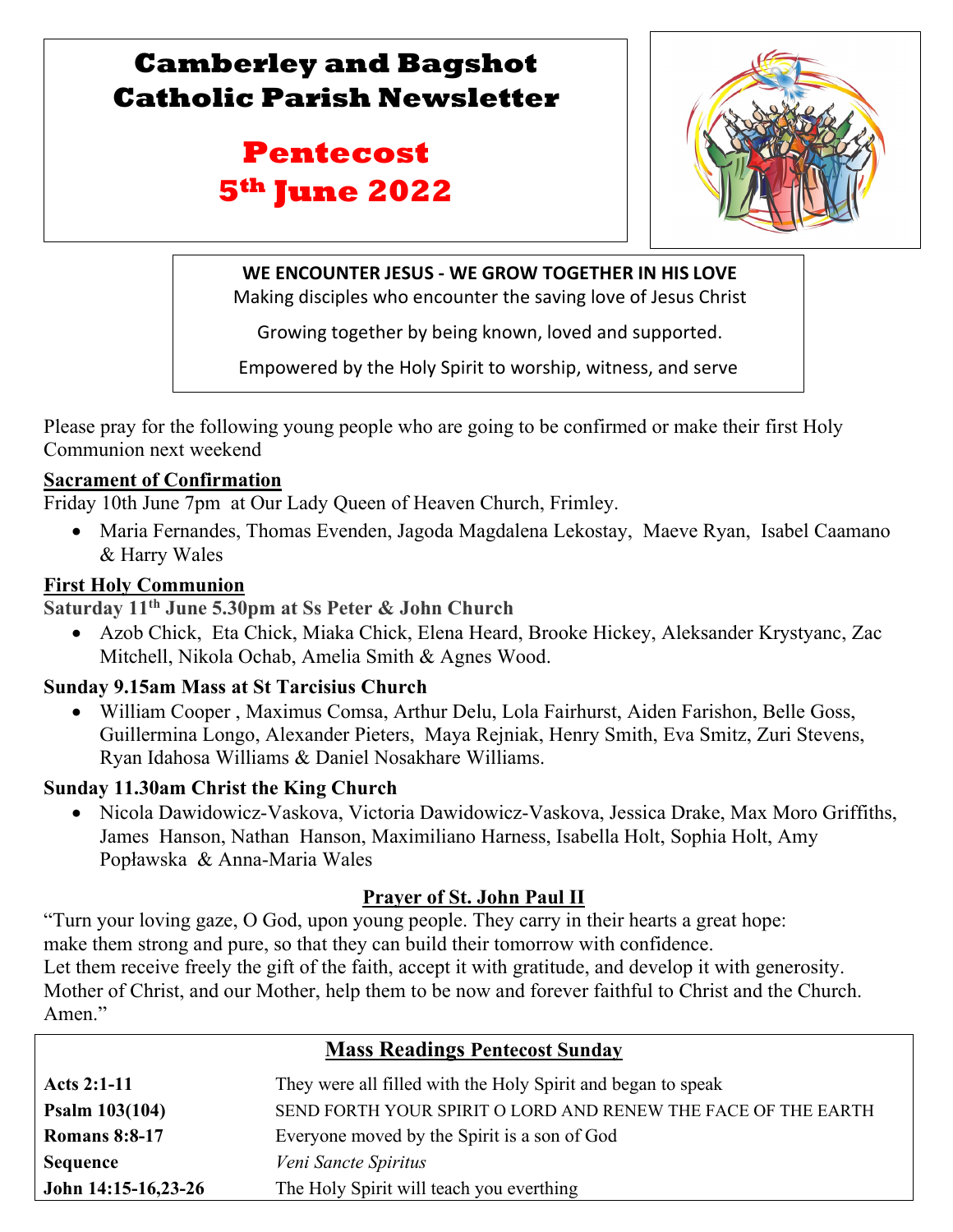### **Parish Timetable**

Holy Mass is broadcast live on the *[Camberley & Bagshot Catholic Parish Facebook Page](https://www.facebook.com/Camberley-Bagshot-Catholic-Parish-102099478101801/)*

| Saturday 4 <sup>th</sup> June  | 9.00am                       | Adoration, Rosary & Confessions St Tarcisius Church |                                                                                                       |                                                          |
|--------------------------------|------------------------------|-----------------------------------------------------|-------------------------------------------------------------------------------------------------------|----------------------------------------------------------|
| $7th$ week of Easter           | 10.00am                      | <b>Holy Mass</b>                                    | <b>St Tarcisius Church</b>                                                                            | Cecil D'Acona RIP                                        |
| Holy Spirit Novena 9           |                              |                                                     |                                                                                                       |                                                          |
|                                |                              |                                                     |                                                                                                       |                                                          |
| <b>Vigil of Pentecost</b>      | 5.00pm                       | Confessions                                         | Ss Peter & John Church                                                                                |                                                          |
|                                | 5.30pm                       | Vigil Mass                                          | Ss Peter & John Church People of the Parish                                                           |                                                          |
| Sunday 5 <sup>th</sup> June    | 9.15am                       | <b>Sunday Mass</b>                                  | <b>St Tarcisius Church</b>                                                                            | Cassidy Family RIP                                       |
| <b>Pentecost Sunday</b>        | 11.15am                      | <b>Sunday Mass</b>                                  | Christ the King Church                                                                                |                                                          |
|                                |                              | Her Majesty the Queen Intentions                    |                                                                                                       |                                                          |
| Monday 6 <sup>th</sup> June    | 9.15am                       |                                                     | Morning Prayer Christ the King Church                                                                 |                                                          |
| <b>Mary the Mother</b>         | 9.30am                       | <b>Holy Mass</b>                                    | Christ the King Church                                                                                |                                                          |
| of the Church                  |                              |                                                     |                                                                                                       |                                                          |
|                                | 6.00 <sub>pm</sub><br>7.30pm | Live streamed Rosary                                |                                                                                                       |                                                          |
|                                | 9.15am                       |                                                     | Talk by Brendan Thompson of 'Catholic Voices' Christ the King<br>Morning Prayer St Tarcisius Church   |                                                          |
| Tuesday 7 <sup>th</sup> June   | 9.30am                       |                                                     | <b>St Tarcisius Church</b>                                                                            |                                                          |
| Week 10 in Ordinary<br>Time    |                              | <b>Holy Mass</b>                                    |                                                                                                       |                                                          |
| Wed 8th June                   | $10am-12$ noon               | Janina Prawazic-Makowska RIP                        |                                                                                                       |                                                          |
|                                |                              |                                                     | Adoration of the Blessed Sacrament                                                                    | <b>St Tarcisius Church</b>                               |
|                                |                              |                                                     |                                                                                                       |                                                          |
| Thursday 9 <sup>th</sup> June  |                              |                                                     | No Mass Fr Paul is at the Jubilarians Mass at Arundel Cathedral                                       |                                                          |
| Friday 10 <sup>th</sup> June   | 9.15am                       |                                                     | Morning Prayer Ss Peter & John Church                                                                 |                                                          |
| Week 10 in Ordinary            | 9.30am                       | <b>Holy Mass</b>                                    | Ss Peter & John Church Jason Batholomew Ints                                                          |                                                          |
| Time                           |                              | Rosary in the Hall after Mass                       |                                                                                                       |                                                          |
|                                |                              |                                                     |                                                                                                       |                                                          |
|                                | 7.00pm                       |                                                     | <b>Confirmation Mass at OLQH Church Frimley</b>                                                       |                                                          |
| Saturday 11 <sup>th</sup> June | 9.00am                       |                                                     | Adoration, Rosary & Confessions St Tarcisius Church                                                   |                                                          |
| <b>St Barnabas Apostle</b>     | 10.00am                      | <b>Holy Mass</b>                                    | St Tarcisius Church                                                                                   | Ronan McGarvey RIP                                       |
|                                |                              |                                                     |                                                                                                       |                                                          |
|                                |                              |                                                     |                                                                                                       |                                                          |
| <b>Trinity Sunday</b>          | 5.00pm                       | Confessions                                         | Ss Peter & John Church                                                                                |                                                          |
|                                | 5.30pm                       |                                                     | First Holy Communion Mass Ss Peter & John Church                                                      |                                                          |
|                                |                              |                                                     |                                                                                                       | Maureen Noonan Intentions                                |
| Sunday 12th June               | 9.15am                       |                                                     |                                                                                                       | First Holy Communion Mass St Tarcisius Wanda Lewicka RIP |
| <b>Trinity Sunday</b>          | 11.30am                      |                                                     | First Holy Communion Mass Christ the King Church                                                      |                                                          |
|                                |                              |                                                     |                                                                                                       |                                                          |
|                                | 2.30pm<br>5.30pm             |                                                     | Baptism of Kiara Polawska Christ the King Church<br><b>Sunday Evening Mass at St Tarcisius Church</b> |                                                          |

'**My ChurchSuite'** is a database system by which parishioners are able to manage their own personal details and sign up for events. Please register at<https://cbparish.co.uk/cs-parishdatabase>

**Days with the Chemin Neuf Community for the over 70s,** Storrington Priory RH20 4LM, Suggested cost £30 (includes lunch). The Genesis account of Abraham and his lengthy walk with God is our inspiration as we spend 5 days reflecting on our journey so far, and discerning our path for the future.

- Thursday September 22nd 2022 \* Thursday October 6th 2022
- Thursday October 20th 2022 \* Thursday 3rd November 2022
- Thursday 17th November 2022 Each day will run from 10am 4pm For more information go to<https://www.chemin-neuf.org.uk/event/abraham-course/>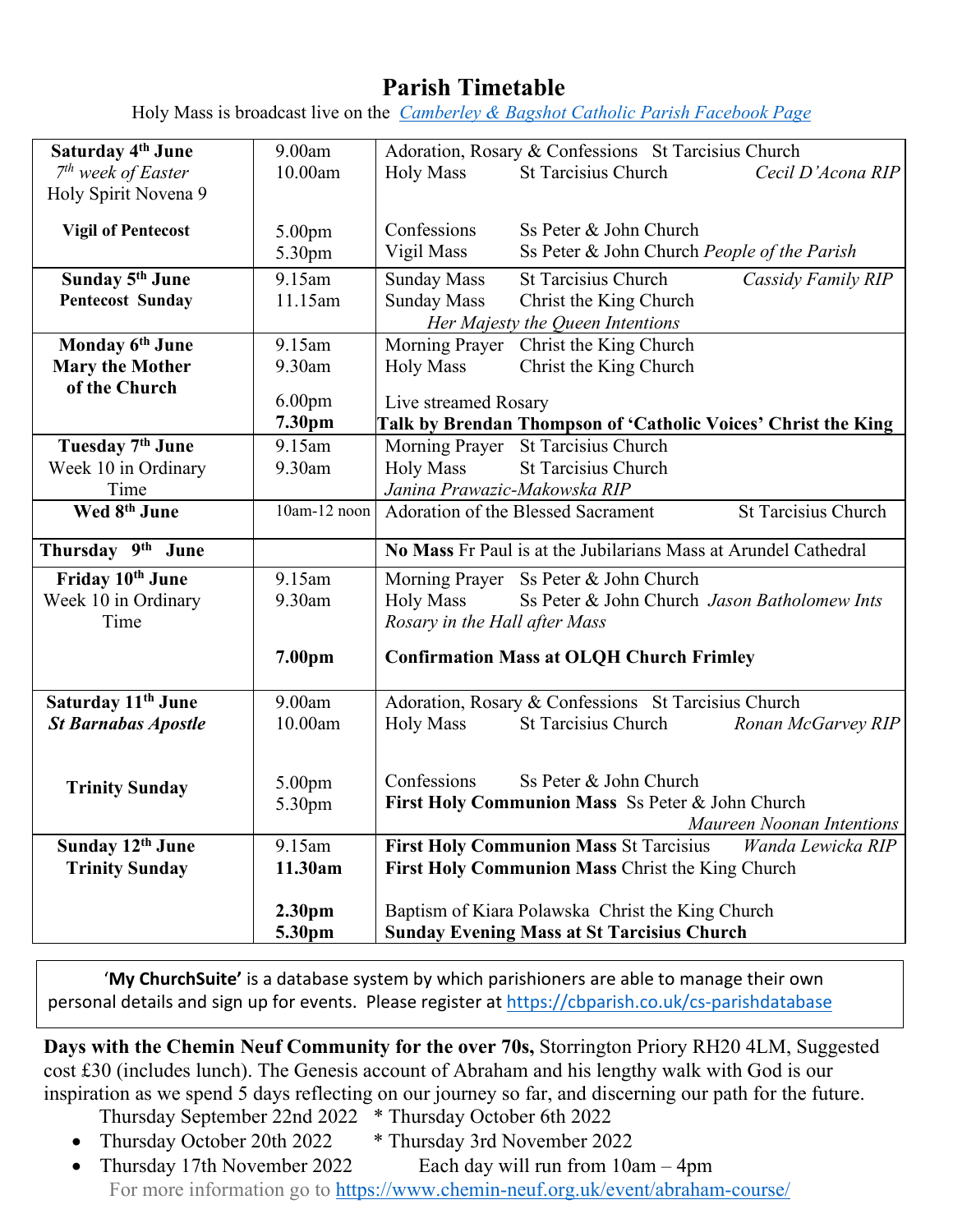

**Youth Alpha on Zoom first Friday of the months at 7.30pm** (young people in school years 7&8) The next meetings are,  $3<sup>rd</sup>$  June and  $1<sup>st</sup>$  July. Contact Fr Paul for the Zoom link **Trinity Troopers Youth Club –** (Children in school years 4-7)

Friday  $8<sup>th</sup>$  July 7.30pm – 8.45pm at St Tarcisius Hall contact Fr Paul [paul.turner@abdiocese.org.uk](mailto:paul.turner@abdiocese.org.uk) 

The **annual Grandparents' Pilgrimage to West Grinstead takes place Wednesday 8 June, 11am-3pm**. This popular occasion offers a day of sharing and prayer with other Grandparents, led by Bishop please bring a packed lunch. The day is free to attend, to sign up please click below [https://abdiocese.churchsuite.com/events/xjgcawdc?ct=t\(EMAIL\\_CAMPAIGN\\_2\\_17\\_2022\\_14\\_56\\_COP](https://abdiocese.churchsuite.com/events/xjgcawdc?ct=t(EMAIL_CAMPAIGN_2_17_2022_14_56_COPY_02)&mc_cid=588fe24b66&mc_eid=1f942c9333) [Y\\_02\)&mc\\_cid=588fe24b66&mc\\_eid=1f942c9333](https://abdiocese.churchsuite.com/events/xjgcawdc?ct=t(EMAIL_CAMPAIGN_2_17_2022_14_56_COPY_02)&mc_cid=588fe24b66&mc_eid=1f942c9333)

### **Financial Giving to the Parish**

- Monthly Standing Orders can be set up using online banking or by writing to your bank **Bank: HSBC Account name: RCD A&B Camberley and Bagshot Parish Account number: 31077368 Sort code: 40 05 20**
- Cheques, made payable to **'The Camberley and Bagshot Catholic Parish'**, please write "Parish Offering" on the back of the cheque and send to the Parish Office.
- If you are a taxpayer you can contribute to the Parish via the **Gift Aid scheme.** If you would like find out more about the Gift Aid Scheme, or you need numbered envelopes, please phone Roger Woodham on 01276 29037.

### **Collections**

18th/19th June Day for Life Collection  $25<sup>th</sup> / 26<sup>th</sup>$  June Peter's pence

### **Baptisms**

Anabelle Victoria Krauze Sunday  $10^{th}$  July 9.15am Mass at St Tarcisius Church Gacriel De Souza Sunday 17<sup>th</sup> July 1.30pm at St Tarcisius Church George Cutts Sunday 19<sup>th</sup> June 1.13pm at St Tarcisius Church



The next **Baptism preparation for parents** is on Sundays 29<sup>th</sup> May & 5<sup>th</sup> June at St Tarcisius, **Holy** The next **Baptism preparation for parents** is on summays  $22$  km,  $\infty$  and  $\infty$  and Saturdays  $11^{\text{th}}$  June &  $18^{\text{th}}$  June 10.45am at St Peter and John Church Hall. Parents who wish to have their child(ren) baptised should contact the parish office to enrol on the course.

**GIFTS SURVEY** We would love to hear the **gifts, skills and talents** you wish to offer and if you have a particular for our church just follow this link **[Parish Gifts Survey · ChurchSuite Forms](https://camberleybagshotcatholicparish.churchsuite.com/forms/dhozqq3w)**



**Brenden Thompson of Catholic Voices** will be giving a talk on "*How to defend the faith without raising your voice*". On **Monday 6th June 7.30pm at Christ the King Church.** 

Catholic Voices is a project which began in the UK to improve the Church's representation in the media, above all in news programs and debates. It started in 2010 with the six-month training of 24 lay people and a priest in preparation for

the UK visit of Pope Benedict XVI. [https://www.catholicvoices.org.uk](https://www.catholicvoices.org.uk/)

**Refugee Crisis Coffee Morning with Bishop Richard on Saturday 25 June at 11.30am** Bishop Richard will be hosting an informal coffee morning to discuss our response to the refugee crisis, at St Gabriel's Hall, Billingshurst, RH14 9QH. Everyone is very welcome to attend and contribute, to reserve your free place [please](https://eur02.safelinks.protection.outlook.com/?url=https%3A%2F%2Fabdiocese.us9.list-manage.com%2Ftrack%2Fclick%3Fu%3D6ad3715cf61665df736c264a6%26id%3D1fc5c700d0%26e%3D1f942c9333&data=05%7C01%7Cpaul.turner%40abdiocese.org.uk%7C1373acbc2f61448a184e08da3434e977%7C2bf5dbc217ef4efca1c9ab2dc4edefd0%7C0%7C0%7C637879699103419213%7CUnknown%7CTWFpbGZsb3d8eyJWIjoiMC4wLjAwMDAiLCJQIjoiV2luMzIiLCJBTiI6Ik1haWwiLCJXVCI6Mn0%3D%7C3000%7C%7C%7C&sdata=f396MJNMJkyikoY3LHLNQ7DKZgZk9HHi3ESlHy2S0PI%3D&reserved=0) sign up here.